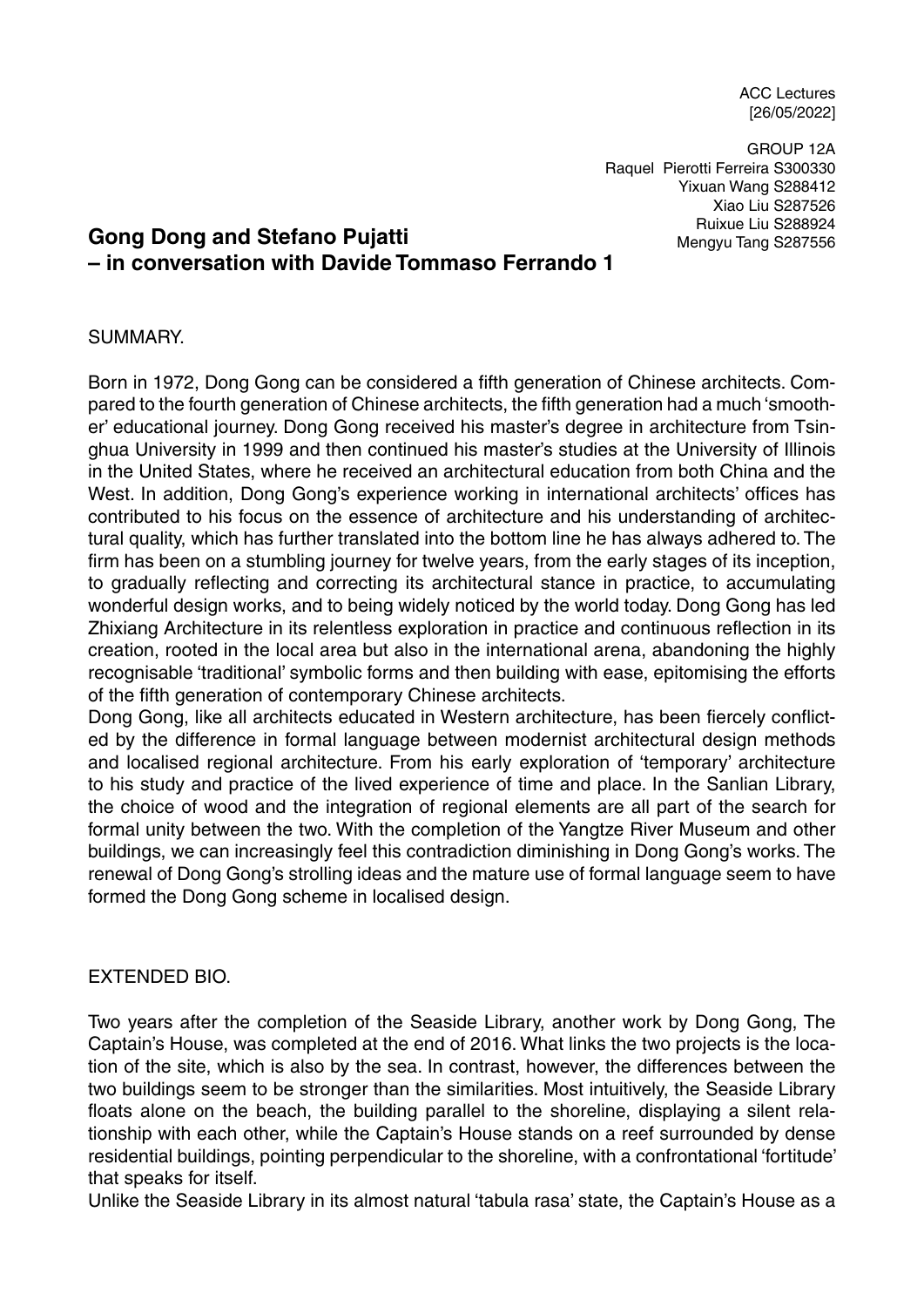renovation project can only be attached to the existing building, subject to a complex physical and social environment. In the Seaside Library the identity of the owner is weak, with little intervention in the building. It is mainly the building that is in constant relationship with its users. The owner of the Captain's House is the user, from family composition to personal interests, and Dong Gong has to deal with a more 'concrete' architectural issue. He has spoken of a key insight in the Seaside Library that architecture can be more 'concrete', and the Captain's House actually provides a better starting point to parse this idea. The traditions, realities and aspirations of the family are already embedded in the old house, and it is up to the architect to respond to them in a new way. In a way, there is an important distinction between the rationalist (seeking a single solution to a universal) and the functionalist (seeking a specific solution to a specific problem), as Adolf Behne pointed out. In contrast, the independent self-sufficiency of the seaside library may be more in favour of the former, while the Captain's House should undoubtedly be classified as the latter. As Bain explains, the 'function' here goes deeper than the everyday understanding, "every function that is fulfilled is an apparatus for the creation of new and more perfect human beings." It is no longer about abstract data, but about the bodies and feelings of each family member.

The Captain's House is a very distinctive expression of what we might call the 'metaphorical atmosphere' that is at the heart of Dong Gong's recent work. Although the Captain's House is much smaller than the Seaside Library, it has more complex conditions and offers more opportunities to relate to different architectural themes, thus injecting many metaphorical connotations into the house. Examples include foundations, crowns, lighthouses and boats, as well as architectural archetypes such as the classical architectural tradition, Le Corbusier and Con. Although differing in degree, the Captain's House shares the same characteristics as the Seaside Library and also the Seaside Church to the side: the main elements of the building are relatively complete rooms that are strongly coloured by atmosphere, and these atmospheres underline a more definite metaphorical reading. In the Seaside Library this reading is that of a cave; in the Seaside Church it is that of a tall hut; in the Captain's House it is that of a boat. The combination of atmosphere and metaphor has given Dong Gong's recent work a more intriguing depth than his previous work and has garnered a wider public response. Dong Gong's metaphors are different from those of the bottle and the trousers because he has chosen thicker metaphors that touch on fundamental issues.

The Seaside Library responds to the loneliness and avoidance felt in the face of an uncontrollable reality, while the Captain's House expresses the classical wisdom of resisting "the sea still craves figs". The two buildings respond to the threat of the 'sea' in somewhat similar but different ways. Whereas the former tries to resist with hard walls, the latter relies on a more intangible state of mind, where the library can combat nothingness with knowledge, the Captain's House resists the temptation to sail away with the peace of family. The sea itself is an absolute metaphor for infinity, disorder and unknowability, to which the architect responds with the metaphors of the cave and the boat on the shore. These two stories are far from exhausting the possible relationships between man and the sea.

The year 2022 marks the fifteenth year of Naoto Architecture's existence. In the past fifteen years, its architectural works have fully demonstrated a rigorous and unique construction logic, and have always insisted on "place-making" as the main design intention. Through the use of a modernist architectural vocabulary, Directly Oriented Architecture has been able to observe and reflect on different social and natural environments, integrating humanistic concerns and emotional experiences of the building site, presenting architectural features that "value the spirit of place, respond to the laws of space, focus on the experience of place, and innovate construction methods".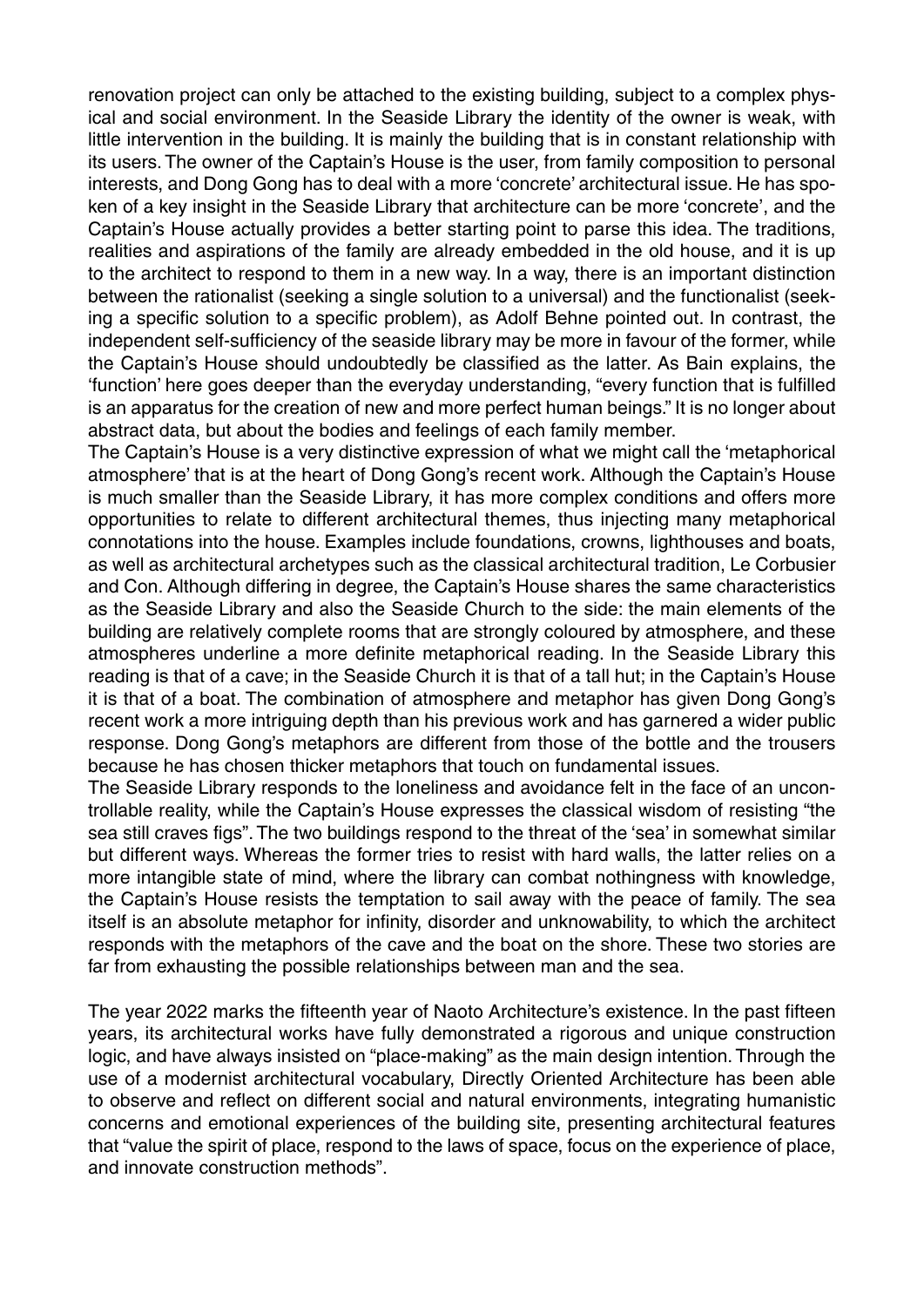The value of "place-making" design theory is that it makes up for the lack of "humanized" and "living" spatial emotion and spirit of place in modern architectural design methods. It considers the relationship between architecture and environment, architecture and users, and pays more attention to the needs of people. The creation of special atmosphere space requires not only rigorous design logic and construction methods, but also continuous innovation of spatial forms, materials and construction methods to create "personalized" architectural works with unique spiritual connotation and place atmosphere.

Since the China Resources Land Sales Center in Guang'anmen (Beijing, 2008), the design principle of "logic and rationality" at the beginning of the project has been put into practice, with a tendency to solve problems objectively and directly, believing that architecture should be as logically rigorous as the results of mathematical derivation, involving only the phenomenological concepts of intuition and consciousness. The expression of "spirit of place" is not yet obvious. Tianjin Zhangjiawo Town Huaxu Primary School (2010, Zhangjiawo Town, Tianjin) is a mature work among the early projects of Straightforward. While focusing on logic and technology, it introduces color and spatial light changes, slightly suggesting "place". Later, through the Kunshan Organic Farm series, Naoto began to think about the relationship between architecture and site, because the characteristics of the natural site caused Naoto to pay more attention to the architectural site and place, and architecture began to play a role as a medium between site and people, blending into the site and making people re-examine the beauty of the site. In the Taoyuanju Community Center (2012, Chongqing), the relationship between architecture and site is more obvious, as the unique texture of the mountain and human activities in the park stimulate the direct creative potential, and the architecture reveals a more multi-layered "spirit of place". Until the completion of the Sanlian Seaside Library (2015, Beidaihe New District), Naoto fully expressed the experience of place and the spirit of place in his work, attracting countless people to experience the "spirit of place" and becoming a representative work of his fame.

### BIBLIOGRAPHY.

Articles:

1. Dong, Gong. 2015. "Site and Place". Urban Environmental Design, 93(6).

2.Zhang, Xu,Dong, Gong. 2015. "Some architectural topics-about straightforward architecture seaside library". Architect, (4):18-25.

3.Dong, Gong. 2012. "Design 'necessity'". Journal of Architecture, (8):70-71.

4.Dong, Gong. 2014. "Space of Light: Natural Light as a Medium for Architectural Design & Meditation Space Architectural Design". World Architecture, (7):128-129.

Websites:

1. Vector Architects: http://www.vectorarchitects.com/office

2.Interview about the Captain's House: https://www.zhihu.com/question/52228190

3.Dong Gong Lecture: The Enlightenment of Light: https://www.archiposition.com/ itemitems/841294fb3a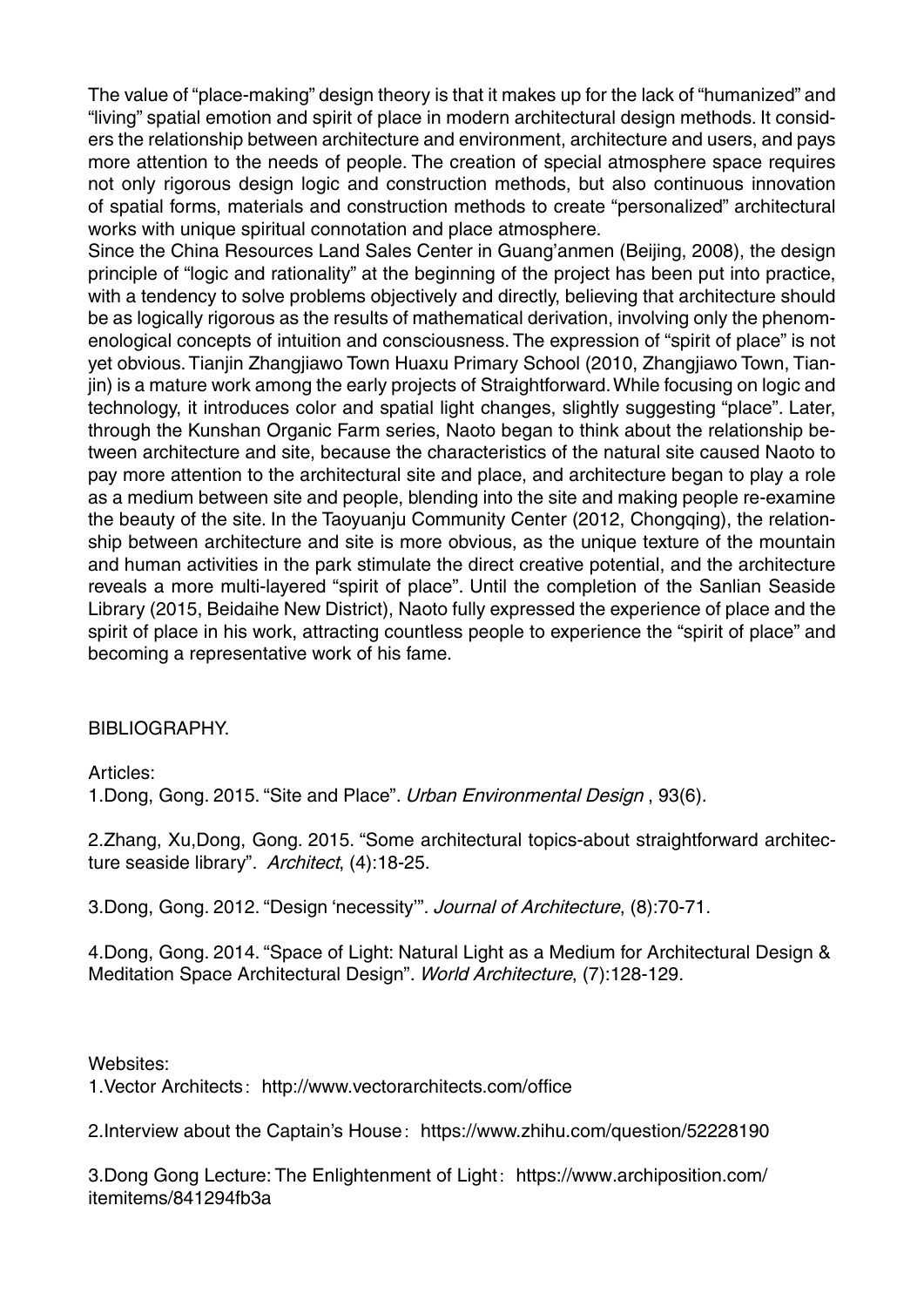ACC Lectures [26/05/2022]

GROUP 12A Raquel Pierotti Ferreira S300330 Yixuan Wang S288412 Xiao Liu S287526 Ruixue Liu S288924 Mengyu Tang S287556

# **Gong Dong and Stefano Pujatti – in conversation with Davide Tommaso Ferrando 2**

### SUMMARY.

Stefano Pujatti is a Italian architect, founder of elasticoSPA, was born in Aviano in 1968. He graduated in Architecture at the University Institute of Architecture in Venice and the Master in Architecture at Sci-Arch in Los Angeles, California. After collaborating with Coop-Himelblau in Los Angeles and Gino Valle Architetti in Paris, he was co-founder of the Elastic Studio in 1995. From 2004 to 2013 he was a university lecturer at the Faculty I of Architecture at the Polytechnic of Turin and from 2014 to 2016 at the UOT (University of Toronto – Canada), course of "Architectural Design". During the same years he was invited internationally as a speaker and guest critic in several universities, including RMIT – Melbourne, Hoesi University – Tokyo, Academy of Architecture – Mendrisio. Today Stefano Pujatti is head of the ELASTICOSPA studio, based in Chieri (TO), and from 2016 he can count on ELASTICOSPA + Inc, based in Toronto, for the development of projects in North America. The work of the studio has been presented in many books and magazines both nationally and internationally and has been invited to major international events such as different editions of the Venice Biennale, the Brasilia Architecture Biennale and the London Architecture Festival. He has won numerous awards such as the Inarch-Ance Award as a young professional (2006), finalist of the Mies Van Der Rohe Award (2012), The Plan Award category Hospitality (2015), Premio Architetto Italiano (2016), Premio Archmarathon category Visioning (2017 ); he was also selected to represent Italian architecture in the traveling exhibition "Piccole Utopie".

#### EXTENDED BIO.

Pujatti's main qualities - his inexhaustible formal generosity, combined with a desire to experiment beyond national borders, and his ability not to let his guard down even in the face of the most difficult problems. Dedicated to processing and complicating the often banal and incomprehensible imagery of his clients, Pujatti has a magical ability to complicate it, if not as a psychoanalyst in this form, Pujatti succeeds in conducting unusual experiments in each family: Use material, space and technology concepts.

He has been involved in issues related to the recovery of urban areas and abandoned structures since he was at university, "the idea of occupying the territory again, without thinking about a second life for the existing structures, does not seem to be a very wise solution, but it is above all costly. It is something that not even the teachers understand very well, and to illustrate this I quote an argument I had with Franco Purini, who in 2010 made a Biennale where he invented a new town between Verona and Mantua, called VEMA. This area of the Po Valley is one of the few with reduced lighting, reduced built-up area, so in our proposal, we illustrated a building that was an infrastructure, i.e. a school that could accommodate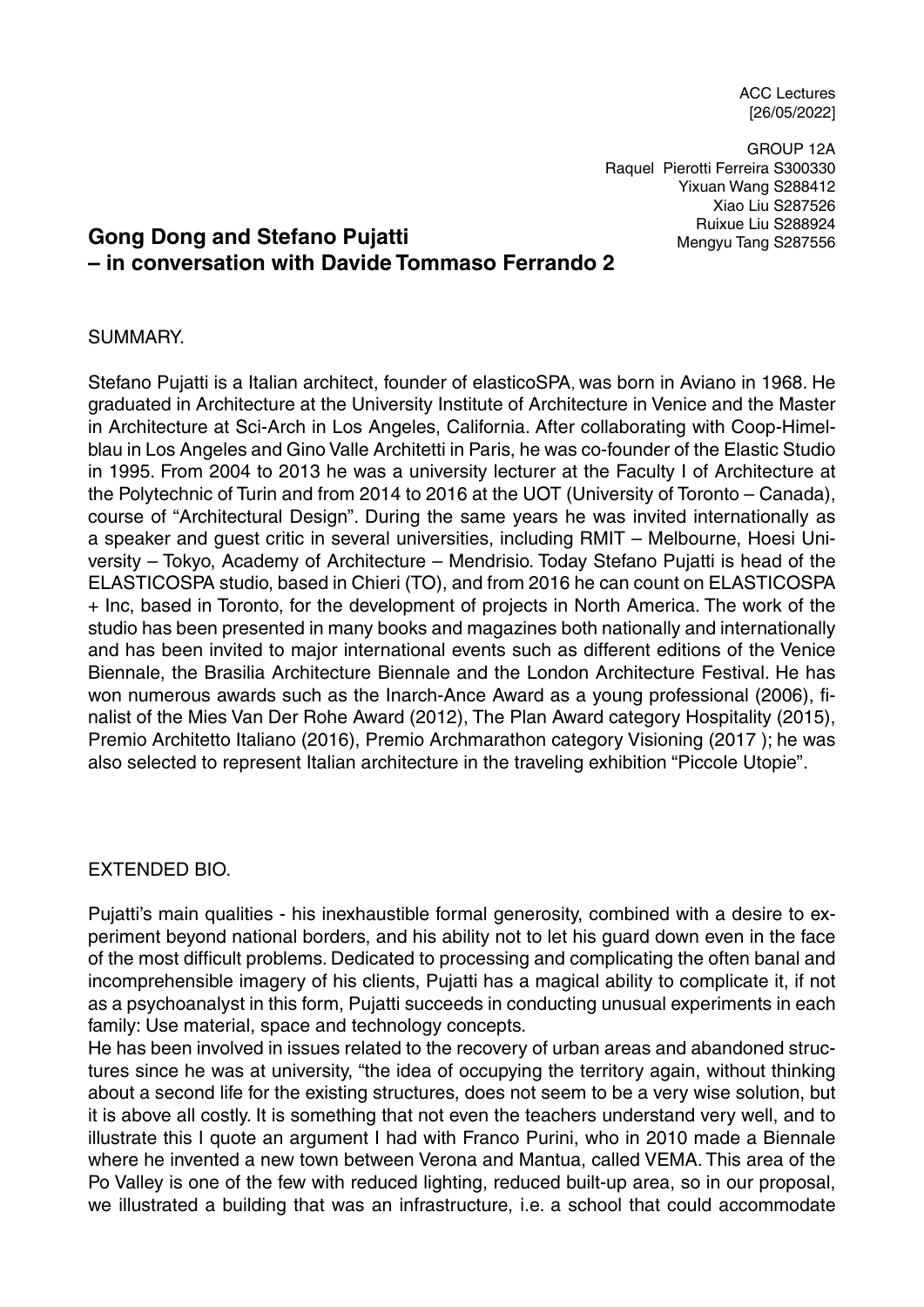houses and services on the roof. If we are to occupy a territory we should try to do it with structures that enclose various functions, without invading other spaces. If we have to design something from scratch, it should be designed to have a second life, in addition to the function for which it is built."It is this philosophy that unites the projects managed by the study, from the transformation of a silo, once used to hold the compacted earth, into the headquarters of Fornace Carena (2005) to the more recent 1301iNN (Slow Horse). The project involved the partial demolition of the existing sports hall, keeping only the ground floor, and set itself the objective of restoring a building that represents the identity of the place through a formal poetic playing with the typical elements of the surroundings.

For ElasticoSPA design is science-fiction rather than just a science.It's a balance between form and function, it's innovation and realism, it means jumping forward keeping in mind what's behind.ElasticoSPA is precisely that, "Elastic" in its approach to design and architecture, and elastic in its approach to customers, manufacturers and end-users.Elasticity means flexibility, and ensures that networking tensions are always kept to a minimum.Elasticity means security: think of the net below the trapeze artist.Elasticity means strength: think of David and Goliath.We frequently see ourselves as trampoline artists. Our job is to keep our balance when everything around us is in a state of elasticity. To fly high you must keep calm, start and finish with your feet on the ground.Design requires practical skills: it's fine bouncing ideas around, ours stand up to the test of reality too.

A story of aggregations and disintegrations not unusual in Italy, which interests us, however, only to introduce the character in many ways more brilliantly versatile than Italian architecture and that perhaps, through the changes in the name of the studio, has kept the term Elastico as a company name, not only not to make its brand unrecognizable, but because no other name – besides Elastico – could have represented its intimate nature. The ability to organize and synthesize, precisely elastically, the most varied suggestions that give body to their architectural production.

Starting with training. Stefano Pujatti, in fact, studied in the faculty of Venice and graduated with Gino Valle, a designer who lives in full the traditionalist Venetian climate, but who has an undoubted sensitivity for materials. Valle, who in those years was working in Paris, offered him the opportunity to follow a project consisting of a stitching, restoration and reconfiguration of a block located in the city center. The French experience is followed by a stay in Los Angeles, where Pujatti meets Tom Mayne of Morphosis and Wolf Prix of Coop Himmelb(l) au, both protagonists of deconstructivist architectural research, who teach him to work with space, even at the cost of fragmenting the construction (those were the years when Morphosis and Coop Himmelb(l)au were still hard, very hard to digest, the spectacularization will come later).

Pujatti does not deny either one or the other. Even at the cost of producing an abnormal conceptual monster. How is it possible to combine the refined and postmodernist eclecticism of Valle with the restless and violent experimentalism of Mayne or Prix?

The road is found in the Italian tradition. Not the one that is fashionable in the academies – neorationalist – but in the one that many deny the organic tradition. What could be more elastic than organic deconstructivism? Deconstructivism provides spatial agility, conceptual openness, formal restlessness. The organic perspective is the relationship with the context, the love for materials, the good detail and the openness to construction techniques, such as the Italian ones, not particularly advanced.

So equipped, Pujatti is ready to go with everyone always remaining inside and out, in a position that for others would be opportunistic but for him is one of comparison, growth, reflection. And in fact it does not hesitate to participate in that unspeakable combination of